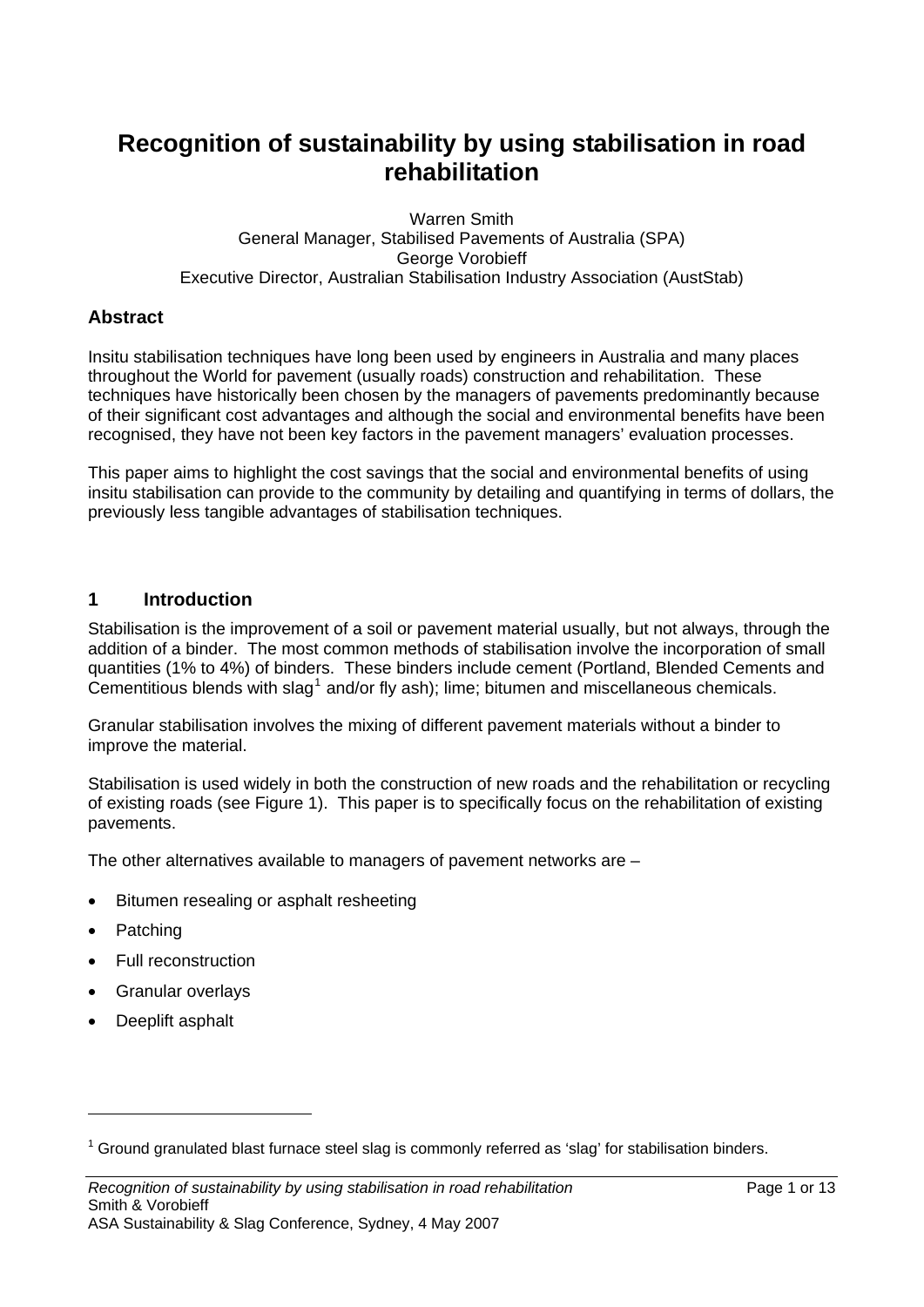

**Figure 1** Insitu stabilisation is a simple process of mixing the existing pavement material with a binder (left) and then compacting and resurfacing the road.

### **2 Advantages of using insitu stabilisation techniques to rehabilitate pavements**

### **2.1 General**

The advantages of using insitu stabilisation techniques to upgrade or recycle existing materials in deteriorated pavements, thereby rehabilitating the pavement as a whole, are in the benefits derived from three areas:

- Direct costs benefits
- Social benefits (ie speed of construction and lack of disruption)
- Environmental benefits

### **2.2 Direct cost benefits**

Historically, over the last 50 years since stabilisation has been used in Australia (RTA, 2004), and especially over the last few decades when these techniques have been used more frequently, the decision to choose stabilisation by managers of pavements has been because of the significant cost savings. Where applicable, rehabilitation using stabilisation techniques commonly offer savings of 30% and in some cases even greater than 50% compared to reconstruction alternatives. These cost savings are the direct and most apparent savings (Wilmot 1991).

The direct cost savings from using stabilisation techniques can easily be determined by obtaining the operation or construction costs of the particular stabilisation method to be used. These are then compared with the costs of possible rehabilitation alternatives. These relative, direct costs can be determined by obtaining quotations or from basic, first principal calculations.

While it may be argued that whole-of-life costs should ideally be compared here instead of direct costs, the comparison of such costs on this basis raises a number of issues that are beyond the scope of this paper. Additionally, the complexities of this approach, along with the real political and financial pressures on most road managers, dictate that the direct cost is the value considered in making decisions regarding pavement rehabilitation options.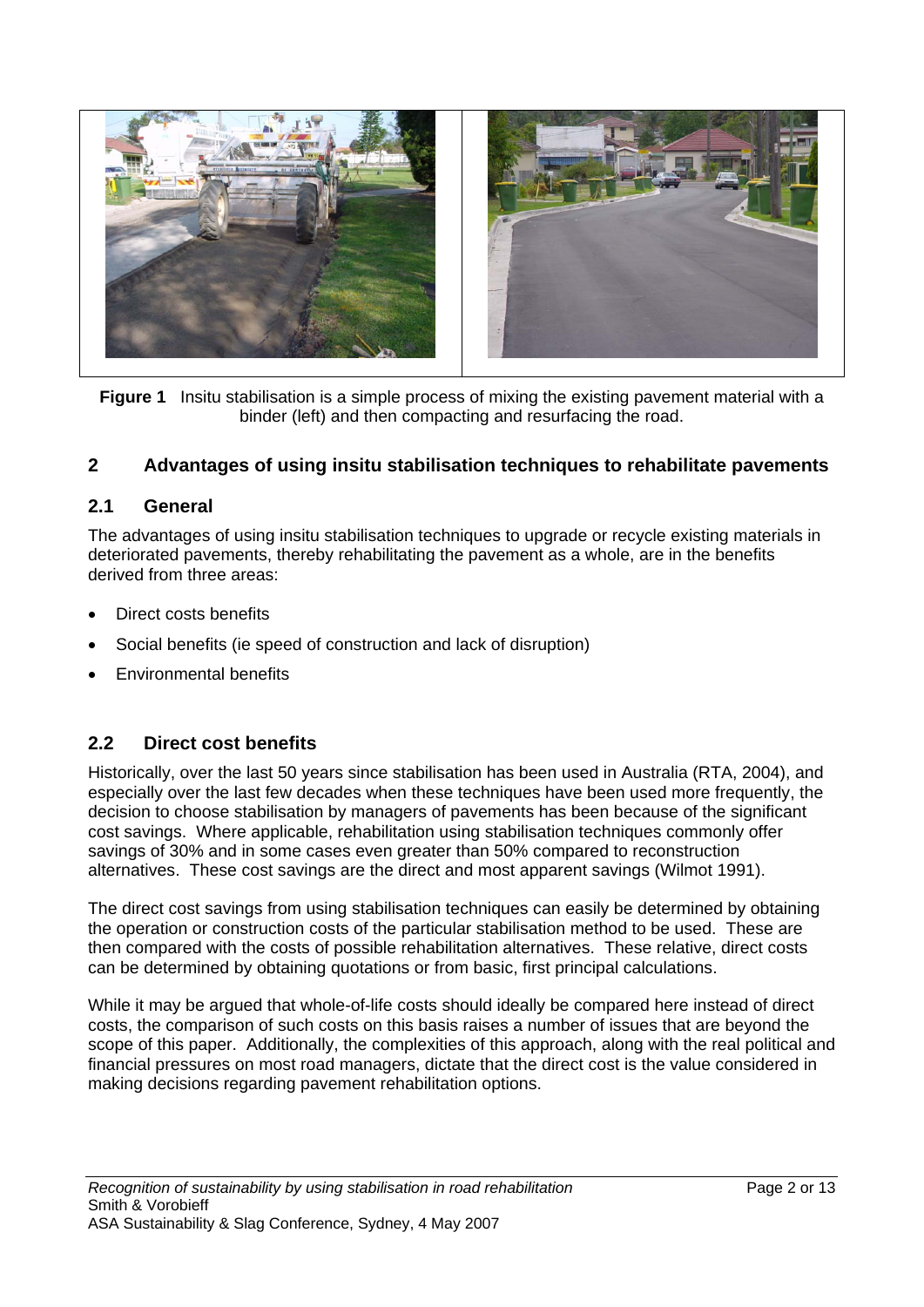### **2.3 Social benefits**

Rehabilitation of existing road pavements by insitu stabilisation is usually much quicker than other rehabilitation alternatives since there is effectively no excavation and there are minimal materials both taken away from site and consequently brought onto site. Also, with the materials being recycled in place, there is far less exposure to the risks of poor weather causing extended delays.

The advantages of the speed and lack of disruption of insitu recycling using stabilisation as compared to other pavement rehabilitation alternatives may or may not have been fully recognised in the past in Australia. When they have been recognised, they seem to have been viewed as a bonus to the deciding factor, namely the comparison of direct operational costs. In less relaxed societies, such as in Europe and North America, the time that lanes and whole roads are out of action due to roadworks has been seen as a real cost to the community for some time now. For example in some of our recent dealings in the United Kingdom the relevant agencies valued the lane rental on a moderately trafficked secondary road as £5,000 per day and on a lane on the A21 Highway at £1,000 per hour for daylight hours. Similar principles have been used in some Australian contracts.

The loss of road lanes for periods of time is a definite cost to the community and this cost should be evaluated in dollar terms and taken into account with the direct and other costs in the evaluation of the most appropriate rehabilitation solution.

### **2.4 Environmental benefits**

Since the recycling of existing pavements using insitu stabilisation is quick, involves no excavation and requires either no or minimal removal of materials off site and consequently into the site, the environmental benefits of using these techniques in comparison to using other rehabilitation techniques are quite substantial.

The essence of using stabilisation techniques in the rehabilitation of distressed pavements, is to recycle or rehabilitate the existing road insitu, thereby upgrading the engineering and economic values of existing pavement.

By recycling the existing pavement materials, which still have a useful percentage of their original asset value, insitu stabilisation techniques have advantages (benefits) over other rehabilitation alternatives, saving on:

- excavation of the existing materials
- trucking materials off site
- dumping or disposal of excavated materials which still have a real asset value
- possible landfill usage
- quarrying replacement materials, which are in themselves finite resources
- trucking replacement materials to the site
- energy usage on the abovementioned activities
- gas emissions related to the abovementioned activities

These advantages, added with the previously mentioned advantages of greater speed and less disruption to traffic and the local community, significantly benefit the community as a whole with respect to environmental impact in comparison to other rehabilitation alternatives. Recycling old pavements is a sustainable process in terms of the affects on the overall environment compared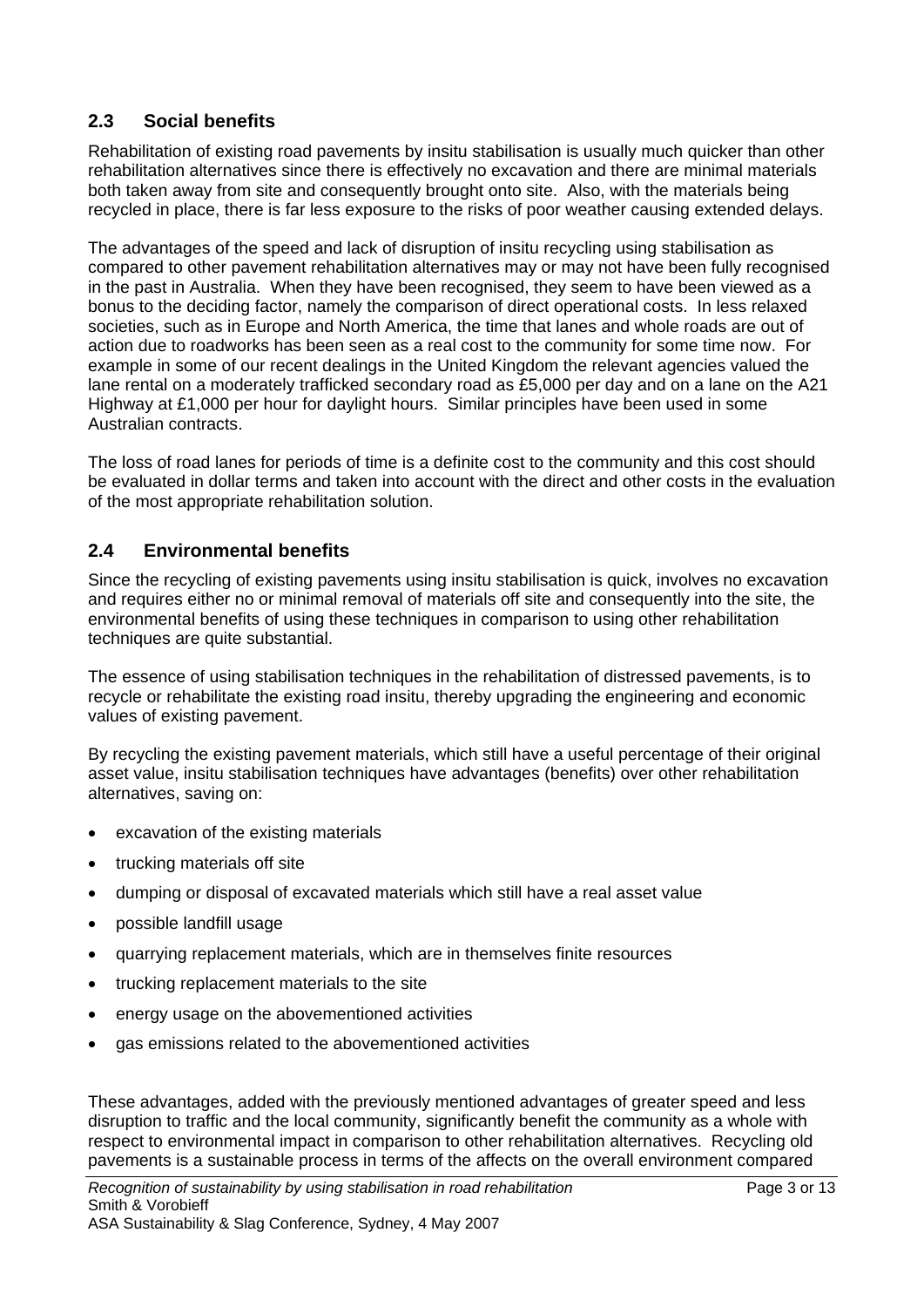with the digging out and disposal of the existing materials that still have some value and replacing them with new quarried and processed materials. When one uses waste products such as fly ash and/or slag in the blended cementitious products to recycle the existing pavements, there is even more benefit in terms of the environment and this is a 'win/win' situation.

Again, as with the comparative speed of using stabilisation to rehabilitate existing pavements, the quite considerable benefits to the environment have not traditionally been fully taken into account when evaluating the most suitable rehabilitation alternative. The evaluations have been essentially done in terms of direct cost analyses and although stabilisation, where practical, offers substantial direct cost savings, the environmental benefits have not been fully assessed. The environmental benefits of recycling pavements have slowly been gaining recognition but have been seen more as a bonus to the direct cost analyses rather than representing considerable commercial benefits in their own right, to the pavement managers and the community as a whole.

With individuals and communities now becoming more aware of the social and environmental factors that affect both their daily existence as well as their futures, they are beginning to ask for more environmentally responsible and sustainable solutions to our everyday needs (EPA, 1997). It is now becoming evident that environmental benefits are not only important because of their intrinsic value in preserving communities, countries and ultimately the World we live in, but these benefits are also of economic significance to the overall community. Hence, these environmental benefits need to be quantified and then should be considered, alongside the similarly quantified speed advantages, with the traditional direct cost comparisons in any truly meaningful evaluation of possible rehabilitation alternatives.

Little (1996) was one of the first people to attempt to quantify the advantages of using stabilisation to recycle roads, namely the speed, reduced traffic impact and environmental benefits. This paper takes his approach further and assigns dollar figures to these quantified savings so they can be better considered in the commercial evaluation of the various alternatives.

## **3 Case Study**

## **3.1 General**

In order to quantify and compare each of the three major identified cost (benefit) factors (or direct cost benefits, social benefits and environmental benefits), possible five rehabilitation options to a given pavement scenario have been compared.

Based on a project carried out by SPA in western Sydney in 2004, the pavement and design criteria as listed in Table 1.

| Design traffic                         | 1x10 <sup>6</sup> ESAs (residential street)                 |
|----------------------------------------|-------------------------------------------------------------|
| <b>Existing pavement</b>               | 250-260mm granular pavement material<br>including surfacing |
| Subgrade                               | Silty Clay material with a design CBR 3%                    |
| Area of pavement for<br>rehabilitation | $2,000m^2$                                                  |

**Table 1** Case study details including assumed design values.

This project was chosen as it represents a fairly typical pavement in western Sydney in that it consisted of a pavement too thin for the traffic that it is required to carry, overlying a low strength subgrade (Refer Table 2).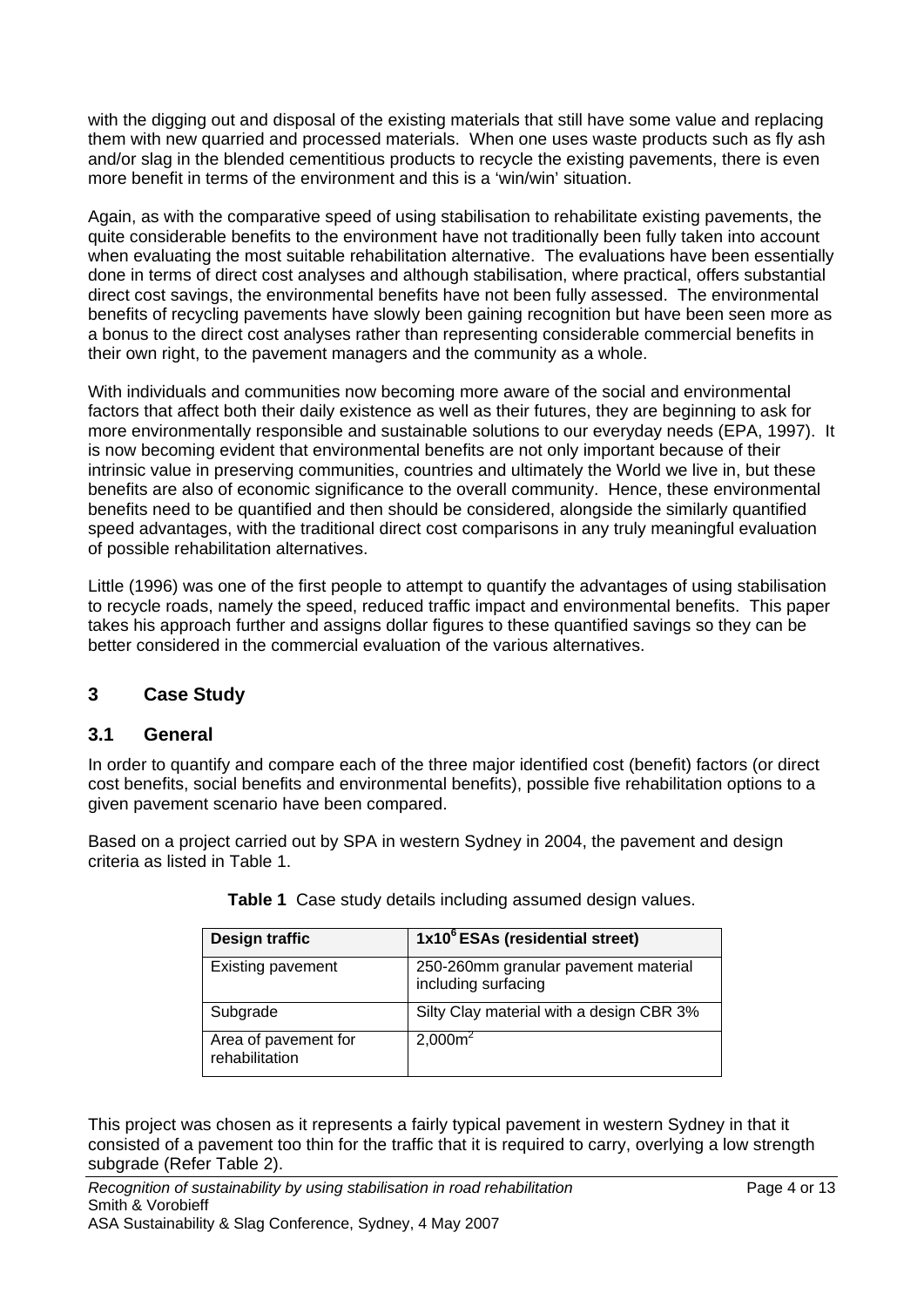| <b>Table 2</b> Pavement rehabilitation options providing a similar |
|--------------------------------------------------------------------|
| pavement life based on traffic volume.                             |

| <b>Options</b>                | <b>Details</b>                                        | <b>Depth</b><br>(mm) |
|-------------------------------|-------------------------------------------------------|----------------------|
| 1. Granular pavement with     | Mill out existing pavement to depth.                  | 520                  |
| seal (Reconstruction)         | Replace with DGB/quality granular material            | 520                  |
|                               | Bitumen 2 coat seal wearing surface                   |                      |
| 2. Granular pavement with     | Mill out existing pavement to depth                   | 520                  |
| AC surfacing (Reconstruction) | Replace with DGB/quality granular material            | 470                  |
|                               | AC wearing surfacing                                  | 50                   |
| 3. Stabilised basecourse with | Mill and blend material, remove for given final level | 60                   |
| AC surfacing                  | Cement stabilise                                      | 335                  |
|                               | AC wearing surfacing                                  | 50                   |
| 4. Deep asphalt basecourse    | Mill out existing pavement to depth                   | 180                  |
|                               | Replace with AC                                       | 180                  |
| 5. Stabilised subgrade,       | Mill and blend material, remove for given final level | 60                   |
| stabilised base with AC       | Mill and side cast basecourse                         | 250                  |
| surfacing                     | Subgrade stabilise with lime                          | 200                  |
|                               | Reinstate basecourse, cement stabilise                | 250                  |
|                               | AC wearing surfacing                                  | 50                   |

Each of the options in Table 2 was designed for a similar traffic loading.

Note that in this case, patching options were not considered due to the widespread distress of the pavement, while overlays were not practical due to existing level constraints from kerb and gutter, and drainage structures.

It should be noted that option 3 in Table 2, consisting of conventional basecourse stabilisation, may have been the easiest rehabilitation option, but it was not practical in this case because there was insufficient insitu pavement material in the existing pavement to achieve the required bound layer thickness.

## **3.2 Direct cost comparisons**

The direct costs of each alternative in Table 3 can be calculated using typical Sydney urban construction costs and the costs in Table 3 indicate that Option 3 has the lowest direct costs with Option 2 having the highest construction costs.

| <b>Option</b><br><b>No</b> | <b>Option Description</b>                     | <b>Direct</b><br>$Cost($/m^2)$ |
|----------------------------|-----------------------------------------------|--------------------------------|
|                            | Granular pavement with thin bituminous seal   | \$78                           |
| 2                          | Granular pavement with 50mm asphalt surfacing | \$84                           |
| 3                          | Stabilised basecourse with AC surfacing       | \$29                           |
| 4                          | Deep asphalt pavement                         | \$65                           |
| 5                          | Stabilised subgrade, stabilised basecourse,   | \$39                           |
|                            | 50mm asphalt surfacing                        |                                |

**Table 3** Direct cost estimates of pavement rehabilitation options.

These costs are based on generally accepted construction rates typical for the Sydney area. While it would be expected that the relativity of each value at least would remain comparable in other locations, it must be stressed that they would be affected by regional variation in costs or rates for materials 'ex-bin', transport, labour, establishment, fuel or other cost variations.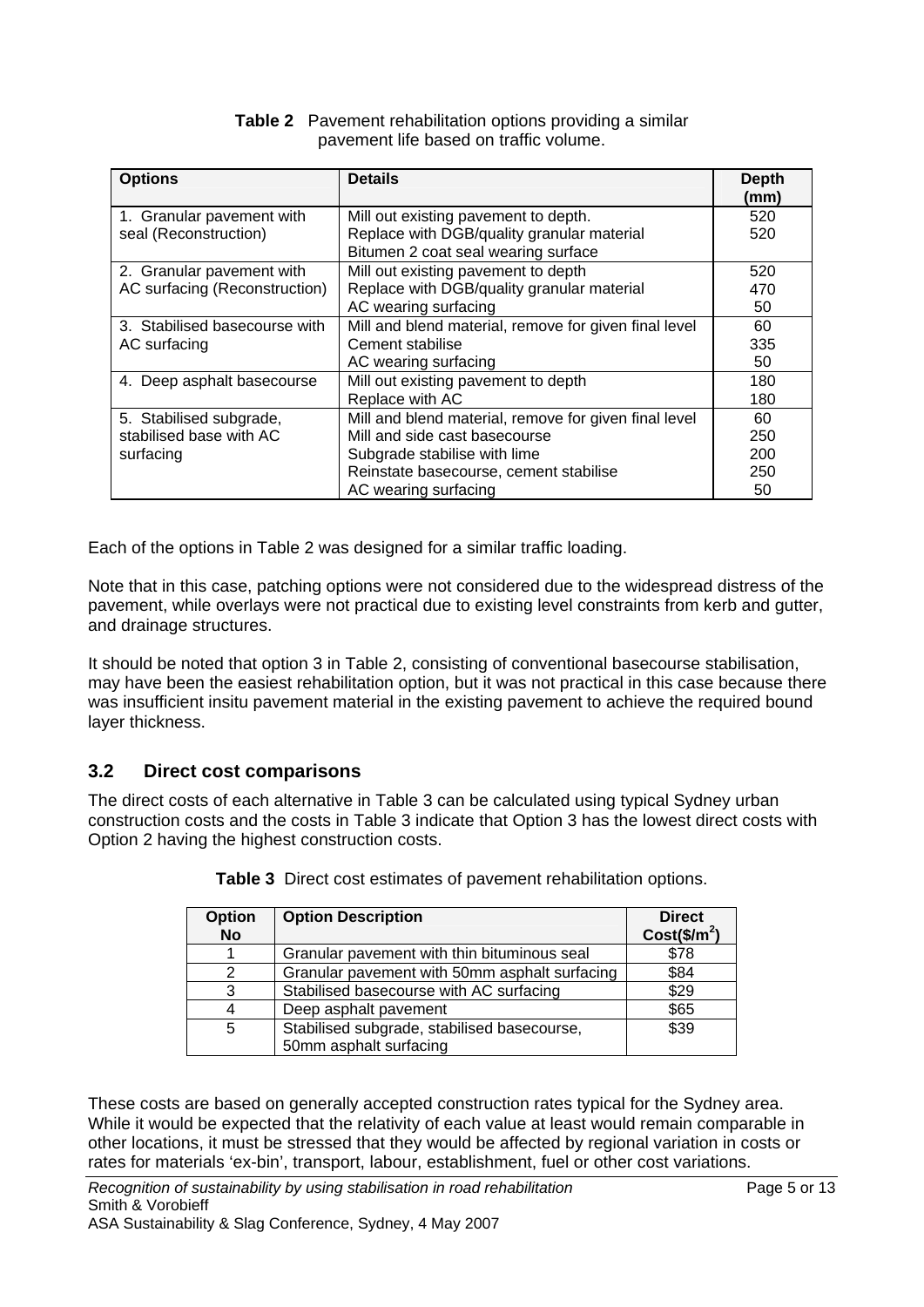Site specific characteristics can also impact upon direct costs.

### **3.3 Social cost comparisons**

It has already been noted that an important consideration when comparing rehabilitation options can be the expected duration of works, particularly at sites with high traffic flow, or areas of special significance. A comparison of construction duration for each rehabilitation option is provided in Table 4.

| Option<br>No. | <b>Option Description</b>                                                | <b>Full</b><br><b>Duration</b><br>(days) | Road/Lane<br><b>Occupancy Rate</b><br>(\$/day) | Road/Lane<br><b>Occupancy</b><br>$Cost($ \$) | Road/Lane<br><b>Occupancy</b><br>Cost $($/m^2$)$ |
|---------------|--------------------------------------------------------------------------|------------------------------------------|------------------------------------------------|----------------------------------------------|--------------------------------------------------|
|               | Granular pavement with thin<br>bituminous seal                           | 12                                       | \$1,000.00                                     | \$12,000.00                                  | \$6.00                                           |
| $\mathcal{P}$ | Granular pavement with<br>50mm asphalt surfacing                         | 12                                       | \$1,000.00                                     | \$12,000.00                                  | \$6.00                                           |
| 3             | Stabilised basecourse with<br>AC surfacing                               | 3                                        | \$1,000.00                                     | \$3,000.00                                   | \$1.50                                           |
| 4             | Deep asphalt pavement                                                    | 5                                        | \$1,000.00                                     | \$5,000.00                                   | \$2.50                                           |
| 5             | Stabilised subgrade,<br>stabilised basecourse,<br>50mm asphalt surfacing | 5                                        | \$1,000.00                                     | \$5,000.00                                   | \$2.50                                           |

**Table 4** Duration of construction for different rehabilitation options and corresponding road or lane occupancy costs.

It is the proposal of the authors that the disruption caused by roadworks should be assigned a value (ie Social Cost) in order to properly compare all options to establish the overall best outcome.

Assigning a cost value to works durations (or effectively the 'lane occupancy' costs) is difficult to quantify. Whilst a value for 'renting' the road from the road authority could be perceived as the value of the road asset divided by the duration of the occupancy (even with an appropriate additional margin to provide a 'return on investment'), the cost of a (severe) disruption to a designated roadway to the general community is clearly far larger than such a value. Considerations here would include disruption to economic activity/business, personal activity, public services, emergency services etc. as well as costs of a 'political' nature, such as the time and expense of the governing authority in dealing with community concerns as a result of the disruption.

One method to scale the cost of road or lane occupancy might be the average (daily) traffic carried by the road (or divided again by the number of lanes for individual lane traffic). This would suitably reflect the significance of the road to the general community, as high traffic freeways would rate as a major concern for traffic disruption, while no through traffic residential streets would rate as a minor concern. It could be debated whether the value of traffic values should be further modified to reflect traffic type and importance, or if locations of special services, such as schools, hospitals or fire stations should be taken into account.

In a current RTA NSW project, lane rentals were estimated to be from \$15,000 to \$30,000 per lane per hour for major Sydney roads (Transfield, 2004). Looking at these rates for such road or lane occupancy, it would appear that a road like this would attract a charge of somewhere between \$500 to \$5,000 per day. Taking a value at the lower, or more conservative end, the authors have adopted \$1,000 per day for this example site, and this is shown in Table 4.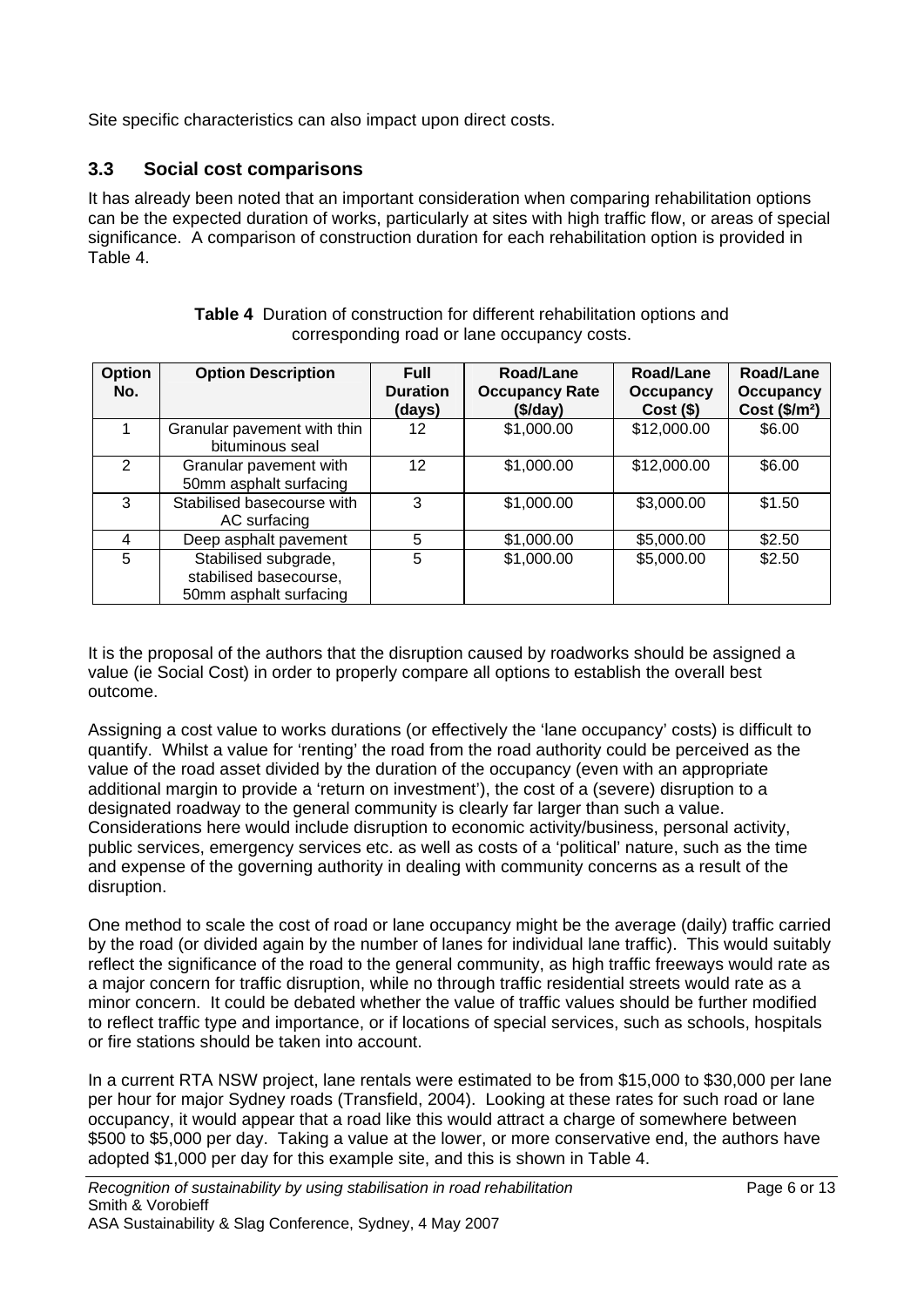While disruption costs are low in a residential street, the adverse affects of heavy truck traffic is very detrimental to local residents; in particular, safety of children and also the structural damage to otherwise lightly trafficked pavements in surrounding roads.

# **3.4 Environmental Cost Comparisons**

A number of the previously listed environmental factors can be quantified for each of the possible rehabilitation options for this pavement in terms of *exported and imported materials.* 

### *3.4.1 Exported materials*

Excess material from rehabilitation processes needs to be disposed of in some appropriate manner.

In Sydney today, practices have progressed beyond some of the questionable activities of the past to lose material, such as simply tipping over a cliff, dumping in local gullies, filling up mangrove areas or other ways as outlined by Little (1996). Disposal of excess material is a practical issue that needs to be addressed for every project. Tip or landfill space in Sydney is at a premium and there needs to be a corresponding cost allocated to this resource (Wright, 2000).

Road managers may well already be used to considering the cost of disposal of material in the form of a tip fee, either as an internal charge for government authorities or as an external charge for others. This figure may often be incorporated into the direct cost of works by the road manager, but an additional cost should also be considered; the environmental cost of the given option, as material disposal represents a cost ultimately borne by the environment in some sense (transport costs to cart the material to the applicable tip site aside).

The size of the applicable cost could also be debated. As a cost representing the cost or damage to the environment, it clearly should be a figure larger than the administrative and physical cost of maintaining the respective tip site or landfill site, even incorporating a commercial return for the operator (if applicable).

Whilst some materials excavated from some or all of the above possible remediation options may theoretically be able to be reused, either the granular material in a lower order application, or the soil from the subgrade (clay in this case) as clean fill, in reality, this is rarely possible. This is due to a variety of reasons, including that the material excavated usually ends up as a mixture of materials, being neither useable as pavement type material due to the presence of a plastic clay material, nor as clean fill material

In Sydney, disposal fees range from \$60 to \$100 per tonne for the disposal of inert material. It would therefore appear that at \$30 per tonne, a proposed disposal cost or levy may be considered to be far too low, but may well be a suitable starting point. Even at this rate, it can be seen to have a significant impact upon overall project costs as shown in Table 5.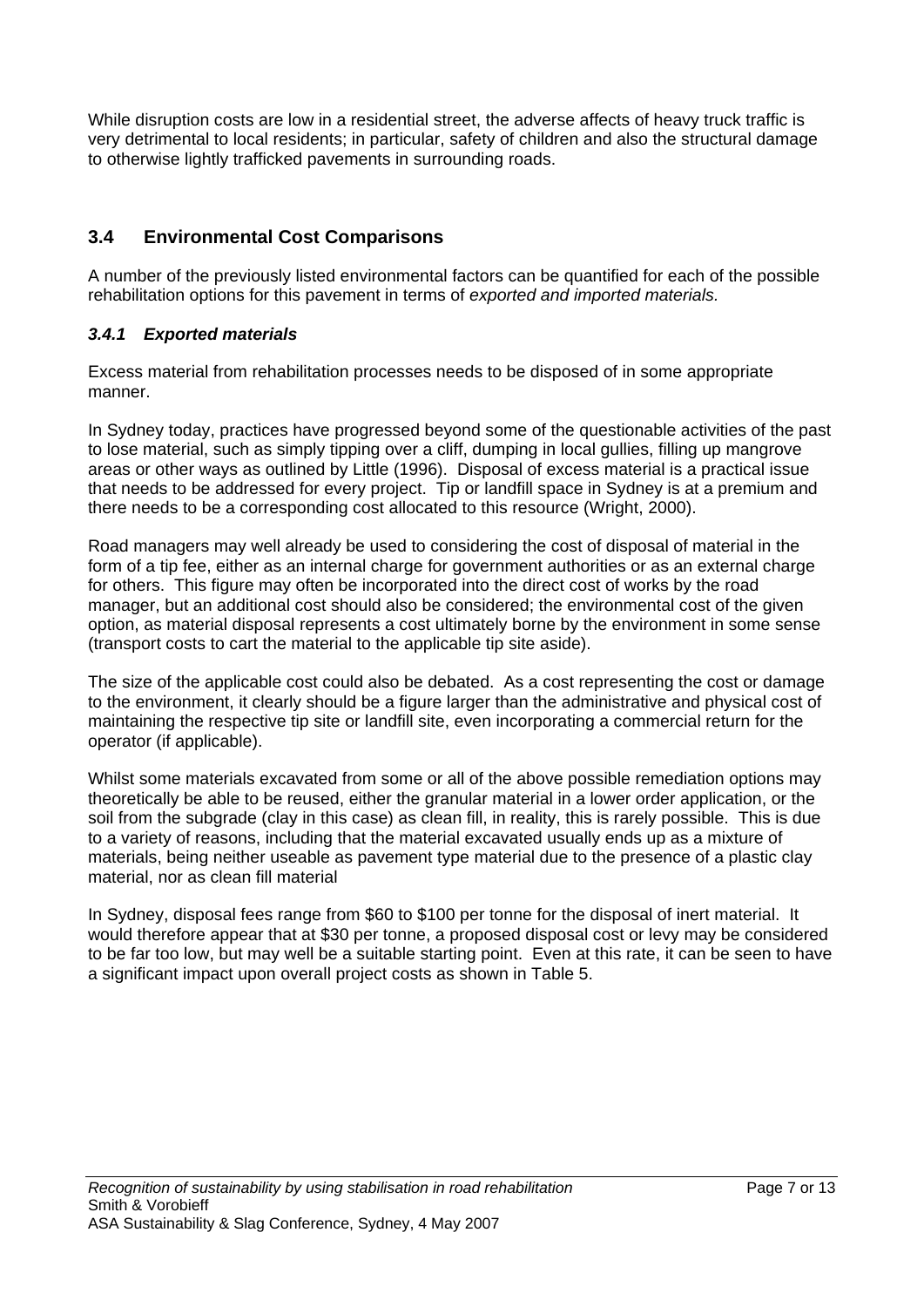| <b>Option description</b>                                                                                           | <b>Material</b><br>IN                     |                                           | <b>Material OUT</b>                      | <b>Other Quantity Totals</b>               |                                                     |                      |                                              |
|---------------------------------------------------------------------------------------------------------------------|-------------------------------------------|-------------------------------------------|------------------------------------------|--------------------------------------------|-----------------------------------------------------|----------------------|----------------------------------------------|
|                                                                                                                     | Granular<br>(T)<br>$2.1$ T/m <sup>3</sup> | Granular<br>(T)<br>$2.1$ T/m <sup>3</sup> | Asphalt<br>(1)<br>$2.4$ T/m <sup>3</sup> | Total<br><b>Truck</b><br>Move <sup>1</sup> | <b>Total Truck</b><br>Distance <sup>2</sup><br>(km) | Total<br>Fuel<br>(1) | Total<br>Emiss-<br>ions<br>kgCO <sup>2</sup> |
| 1. Granular pavement<br>with thin bituminous seal                                                                   | 2184                                      | 2184                                      | 0                                        | 312                                        | 3120                                                | 1048                 | 2830                                         |
| 2. Granular pavement<br>with 50mm asphalt<br>surfacing                                                              | 2184                                      | 1974                                      | 240                                      | 315                                        | 3150                                                | 1058                 | 2857                                         |
| 3. Stabilised basecourse<br>with 50mm asphalt<br>surfacing                                                          | 252                                       | $\Omega$                                  | 240                                      | 36                                         | 360                                                 | 121                  | 327                                          |
| 4. Deep asphalt<br>pavement                                                                                         | 756                                       | $\Omega$                                  | 864                                      | 117                                        | 1160                                                | 390                  | 1053                                         |
| 5. Stabilised subgrade<br>stabilised basecourse<br>50mm asphalt surfacing                                           | 252                                       | $\Omega$                                  | 240                                      | 36                                         | 360                                                 | 121                  | 327                                          |
| Notes: 1. Movements of plant items on roads to and from site and does not include those plant<br>movements on site. |                                           |                                           |                                          |                                            |                                                     |                      |                                              |

**Table 5** Material and transport requirements for rehabilitation options.

2. An estimate of 10km turnaround is assumed in this study.

There is also a cost associated with the loss of an asset in the form of the re-useable material excavated and disposed. In roadmaking materials, the clay material excavated may be of little value. However the granular pavement excavated does have a value. This value may well be significantly less than that of the replacement granular material, the existing material being of lower quality, but a value none the less. In the case given, the unbound reconstruction options involve disposal of all 250 to 260 mm of granular pavement, the deep asphalt option involves the disposal of 180mm of material, while the stabilisation option involves the removal of only 60 mm. The two layer stabilisation option could even allow the removed 60 mm to be comprised of clay only, by excavating directly from the exposed subgrade, following the sidecasting of all the existing granular pavement. Assigning just \$2 per tonne to the existing granular materials, the respective costs due to loss of material assets are around \$2100 for unbound reconstruction, \$1500 for deep asphalt and \$500 for stabilisation options as listed in Table 5.

## *3.4.2 Imported Materials*

The supply of new, quality crushed quarry products involves a finite resource. Unnecessary use of such materials means that later, possibly more important, uses for these materials may not be able to be satisfied. The cost of the use of a finite resource should therefore be considered. Additionally, the environmental impacts (costs) of producing this material (excavation, crushing, processing etc) should also be considered. It is therefore believed by the authors that the use of such materials should be considered to incur an environmental cost. Again, this is in addition to the direct cost for the material itself for a number of reasons. Whilst the direct cost represents the cost of production, the environmental effects resulting from the use of this energy is additional and should be considered as such.

*Recognition of sustainability by using stabilisation in road rehabilitation* Page 8 or 13 Smith & Vorobieff ASA Sustainability & Slag Conference, Sydney, 4 May 2007 In the UK, the future value of this resource has been recognised with the application of a quarry tax (UK, 2005). This tax is currently £1.60/tonne (A\$4.00/tonne) with a further increase of £1.95 from April 2008. Some funds from this tax are directed to the research of more sustainable forms of construction. In this paper, A\$2.00/tonne has been adopted, which is one half of the tax in the UK.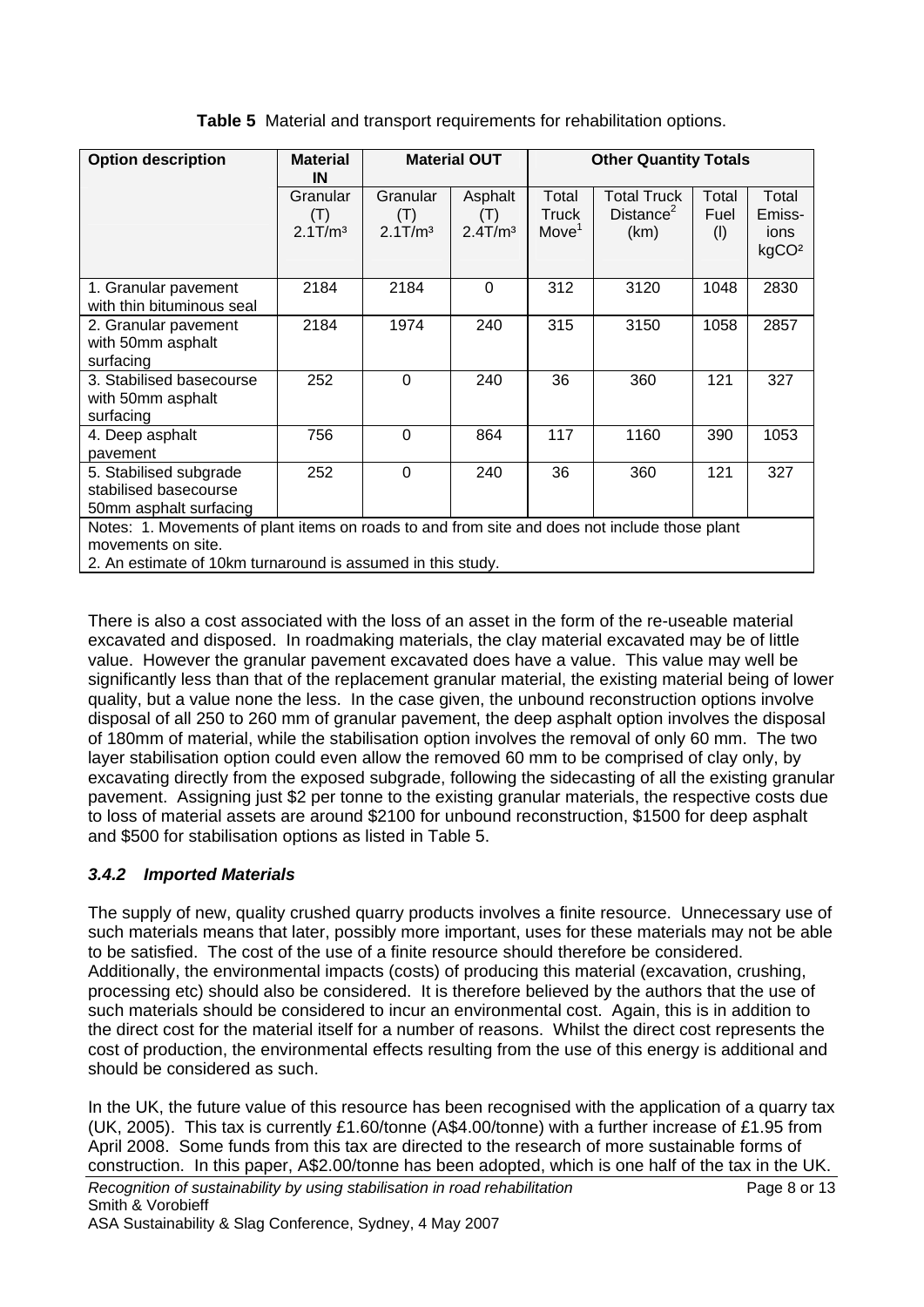#### *3.4.3 Stabilisation binders*

Since the 1990s, the cement suppliers have been working on the development of blended cements consisting of mixtures of GP cement, slag and fly ash. Slag and fly ash are by-products from the steel making industry and black coal burning power stations respectively. The slag is ground to produce a fine powder and is extensively used in road and building construction. The chemical composition of slag and fly ash is listed in Table 6.

The quality of fly ash varies depending upon the type of and power station operation. Cement or lime is used to activate the slag or ash to produce a cementitious product. There are several power stations burning brown coal but the by-products from these power stations are not utilised.

| <b>Chemical</b>                     | <b>Percentage Composition</b>    |              |                |  |  |  |  |  |
|-------------------------------------|----------------------------------|--------------|----------------|--|--|--|--|--|
|                                     | <b>Portland</b><br><b>Cement</b> | <b>GGBFS</b> | <b>Fly Ash</b> |  |  |  |  |  |
| CaO                                 | 64.0                             | 41.0         | 4.4            |  |  |  |  |  |
| SiO <sub>2</sub>                    | 22.0                             | 32.6         | 55.0           |  |  |  |  |  |
| A1 <sub>2</sub> O <sub>3</sub>      | 4.5                              | 12.8         | 25.0           |  |  |  |  |  |
| Fe <sub>2</sub> O <sub>3</sub>      | 3.5                              | 1.3          | 9.0            |  |  |  |  |  |
| MgO                                 | 1.4                              | 7.2          | 1.5            |  |  |  |  |  |
| Na <sub>2</sub> O, K <sub>2</sub> O | 0.7                              | 2.6          | 1.8            |  |  |  |  |  |
| SO <sub>3</sub>                     | 2.4                              | 0.03         | 0.4            |  |  |  |  |  |

**Table 6** Typical chemical characteristics of cement, fly ash and ground granulated blast furnace slag (GGBFS). {Smith, 2003]...

In the late 1990's, various binder suppliers produced proprietary cementitious binders, such as Stabilment and Roadblend, consisting of cement, slag, fly ash and lime in various proportions. These binders suited specific soil types common to urban regions and they became very popular with local government engineers. Due to slag's chemical composition (see Table 6) being similar to that of cement, it is therefore not unusual to find that slag is the most common blend with GP cement for road stabilisation binders,

Today, there appears to be a more consistent approach to the marketing of cementitious blends and a consistent view that the greater use of fly ash and slag is environmentally sound as these waste products are found to compliment the recycling process from the use of road stabilisation (refer to Figure 2).

In the case of the stabilisation option, it is necessary to import cement and lime to site in order to modify the existing materials<sup>[2](#page-8-0)</sup>. Whilst the 'importing' of cement or lime are requirements for this option only, it is not difficult to review the tonnages involved (and corresponding production and transportation requirements etc) are minimal in comparison to other material requirements for the alternate options.

 $\overline{a}$ 

<span id="page-8-0"></span> $2$  Cement only in the case of the basecourse stabilisation.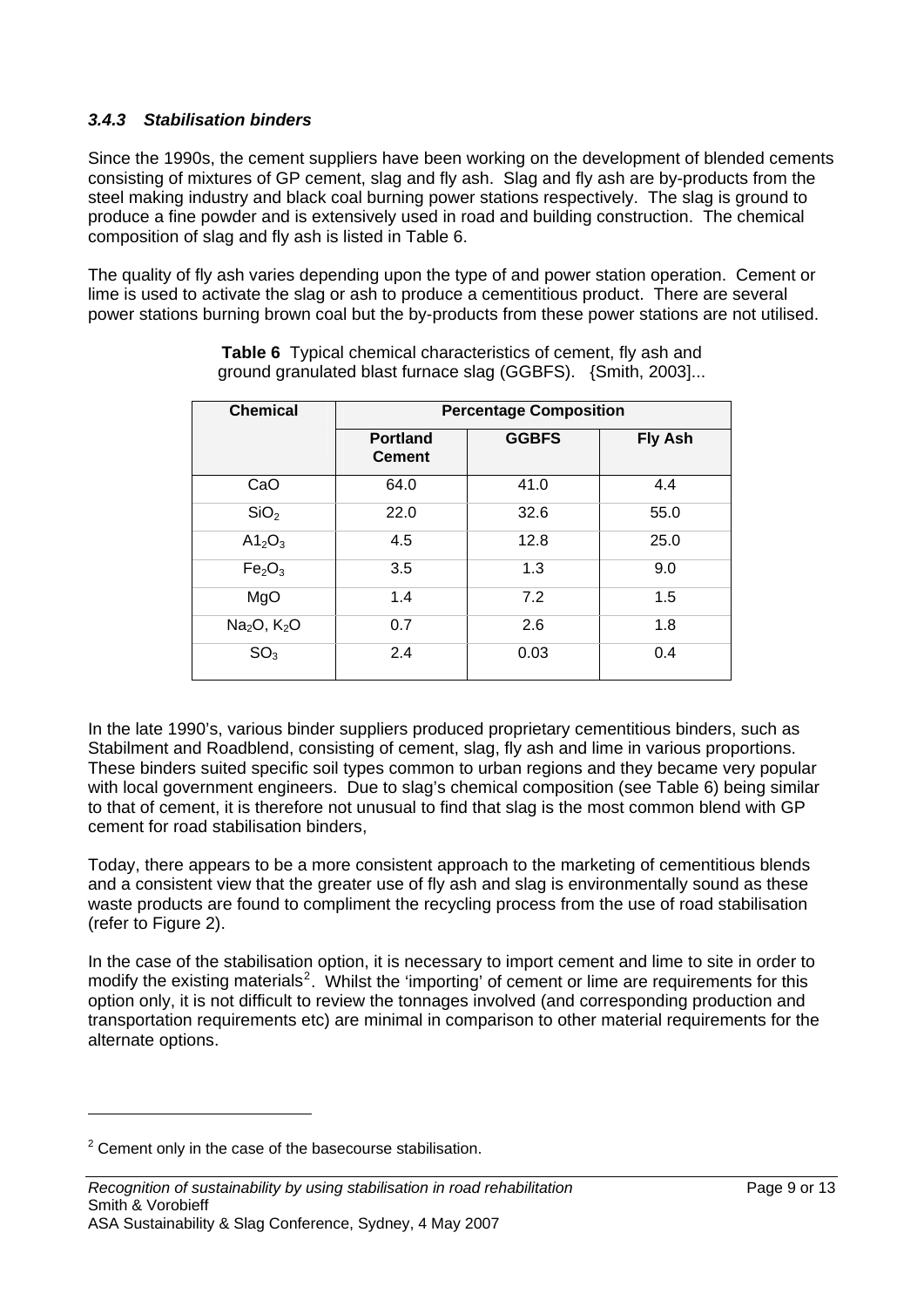

**Figure 2** The insitu stabilisation process is regarded as the top level in the waste minimisation hierarchy (Wilmot, 1997).

In the case of cement, the nominated material in Table 2 was a GB (General Blended) Cement, comprising 60% slag and 40% GP cement. The slag component is a waste product of steel production, and hence it is only 40% of the 'cement' that was actually manufactured for this project.

The use of slow setting binders provides benefits in terms of slower setting time (ie longer working time) and reduced susceptibility to reflective cracking, whilst not acting detrimentally to strength generation (Smith, 2003). Whilst these blends were adopted for their improved gravel characteristics, and slight costs benefits, their environmental benefits should be recognised in any cost model.

A similar situation applies to the additional component in asphalt production – bitumen. Whilst it can be argued that bitumen production simply augments the processing of crude oil, or even simply utilises waste materials, it is difficult to envisage a halt to bitumen production if a replacement for conventional oil derived fuels was realised. The production and laying of asphalt is a high energy user, involving temperature rise and emission concerns.

#### **3.5 Truck movements**

Truck movements into and out of a work site impact upon the environment in a number of ways. These include noise pollution, air pollution (through emissions), consumption of fuel, additional traffic congestion and causing damage to the existing pavements along the designated haul route. A number of these quantities are tabulated in Table 5 and/or costed in Table 7.

| Options <sup>1</sup> | Loss of<br><b>Material</b><br><b>Asset</b><br>Cost | <b>Disposal</b><br>cost | CO <sup>2</sup><br>Cost | <b>Noise</b><br>Cost             | Road<br><b>Injury</b><br>Cost | <b>Quarried</b><br><b>Materials</b><br>'Levy' | Use of<br><b>Energy</b><br>Levy <sup>2</sup> | <b>Truck</b><br><b>Damage</b><br>Levy | <b>TOTAL</b> | <b>TOTAL</b><br>$$/m^2$$ |
|----------------------|----------------------------------------------------|-------------------------|-------------------------|----------------------------------|-------------------------------|-----------------------------------------------|----------------------------------------------|---------------------------------------|--------------|--------------------------|
| 11. Granular         | \$2,100                                            | \$65,520                | \$343                   | \$119                            | \$134                         | \$4,368                                       | \$0                                          | \$0                                   | \$72,584     | 36.30                    |
| 2. Granular          | \$2,100                                            | \$65,520                | \$346                   | \$120                            | \$135                         | \$4,428                                       | \$0                                          | \$0                                   | \$72,650     | 36.30                    |
| 3. Stabilised        | \$500                                              | \$7,560                 |                         | $$39.60 \mid $13.70 \mid $15.50$ |                               | \$480                                         | \$0                                          | \$0                                   | \$8,609      | 4.30                     |
| $4.$ Deep            | \$1,500                                            | \$22,680                | $$127.60$ \$44.10       |                                  | \$49.90                       | \$1,728                                       | \$0                                          | \$0                                   | \$26,130     | 13.10                    |
| 5. Stabilised        | \$500                                              | \$7,560                 |                         | $$39.60 \mid $13.70 \mid $15.50$ |                               | \$480                                         | \$0                                          | \$0                                   | \$8,609      | 4.30                     |

**Table 7** Environmental costs for various elements for each of the different options.

*Notes: 1. Refer to Table 2 for full description of treatment.* 

*2. Not costed.* 

*3. Site specific.* 

*4. Calculations based on ABS data from Australian Transport and the Environment 1997*

Again, there are the political and safety costs arising from annoyed residents faced with increased truck traffic in their own street.

*Recognition of sustainability by using stabilisation in road rehabilitation* Page 10 or 13 Smith & Vorobieff

ASA Sustainability & Slag Conference, Sydney, 4 May 2007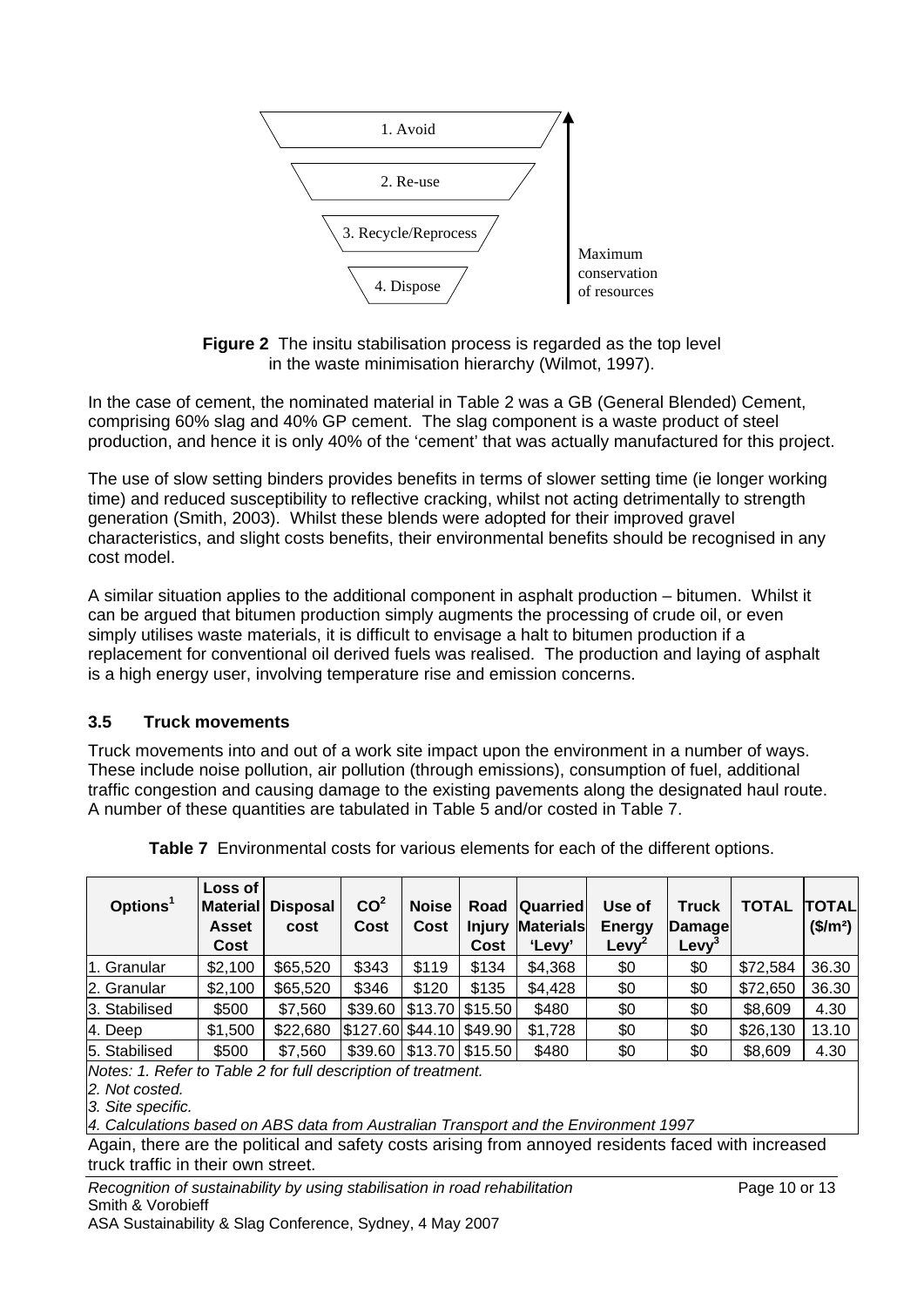### **3.6 Emissions and energy use**

As already detailed, most processes related to road construction or rehabilitation, including quarrying, transportation, excavation etc are energy consuming processes that consume fossil fuels and contribute emissions to the atmosphere. While the cost of CO² emissions is quantified in Table 7, the additional cost of the use of fuel as a finite resource is uncosted, but should also be considered.

#### **3.7 Damage to existing pavements**

The damage caused to existing adjoining pavements along the haul route by truck movements can be of particular significance in residential areas. Pavements in these areas are typically designed for lower traffic loadings and are usually constructed in a similar manner, with pavements for entire subdivisions having often been constructed at the same time. This means that in the case of one failed pavement, the entire road network in this area is likely to be at a similar stage in its useful life, and may well be severely damaged simply by the process of rehabilitating one section.

The resulting cost of this is determined by site specific factors (eg the haul route and existing pavement conditions). While the cost may therefore be close to zero in cases where there is little scope for damage to be caused, a worst case scenario could see pavement distress in adjoining streets requiring an otherwise premature rehabilitation of these pavements. While these pavements would likely be upgraded eventually anyway, it is the cost of raising capital that is significant here, given that hundreds of thousands of dollars could be required perhaps 5 years earlier than it would otherwise be needed. Quantifiable environmental costs as described above are tabulated in Table 7.

### **3.8 Recycling the material again**

Many local road authorities in Sydney and Brisbane and have started to recycle again existing cement stabilised pavements that have come to the end of their life with the same treatment due to low costs and rapid construction. Figure 3 shows a typical candidate that had been insitu stabilised with GP cement in the 1970s and was recycled again in 1997 using a triple blend of GP cement, slag and fly ash.



**Figure 3** A local road that has been recycled again in the Fairfield City Council (NSW) region showing great performance for the last 10 years.

The salvage cost to this process has not been included in the analysis but it represents an opportunity to main sustainability for the community.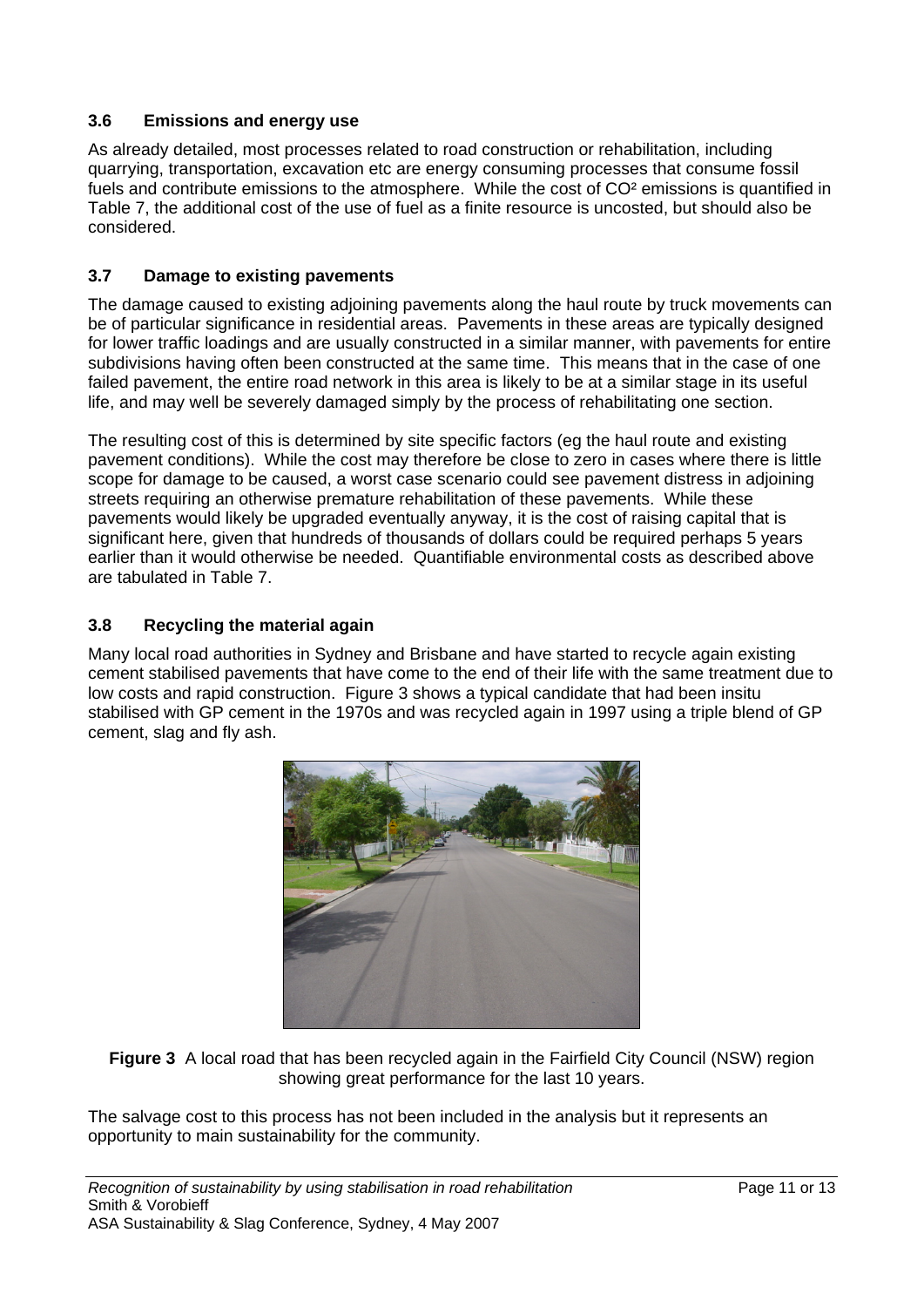### **3.9 Total cost comparisons**

Summary values for direct, social and environmental costs per square metre are listed in Table 8. These cost components are also displayed in Figure 4. As can be seen, the benefits of the stabilisation based options on a direct cost basis are further emphasised with the additional consideration of social costs and environmental costs.

Of equal importance is that the relative magnitude of the environmental costs for the other options is significant. Whilst the social costs are not so significant in this particular case, as was noted earlier, it could well be of similar significance on a more heavily trafficked project site.

| Option<br>No. | <b>Description</b>                                                     | <b>Direct</b><br>Cost<br>(\$/m <sup>2</sup> ) | <b>Social</b><br>Cost<br>(\$/m <sup>2</sup> ) | Envir.<br>Cost<br>(\$/m <sup>2</sup> ) | <b>Total</b><br>Cost<br>(\$/m <sup>2</sup> ) |
|---------------|------------------------------------------------------------------------|-----------------------------------------------|-----------------------------------------------|----------------------------------------|----------------------------------------------|
|               | Granular pavement with thin<br>bituminous seal                         | \$78.00                                       | \$6.00                                        | \$36.30                                | \$120.30                                     |
| $\mathcal{P}$ | Granular pavement with 50mm<br>asphalt surfacing                       | \$84.00                                       | \$6.00                                        | \$36.30                                | \$126.30                                     |
| 3             | Stabilised basecourse with<br>50mm asphalt surfacing                   | \$29.00                                       | \$1.50                                        | \$4.30                                 | \$34.80                                      |
| 4             | Deep asphalt pavement                                                  | \$65.00                                       | \$2.50                                        | \$13.10                                | \$80.60                                      |
| 5             | Stabilised subgrade stabilised<br>basecourse 50mm asphalt<br>surfacing | \$39.00                                       | \$2.50                                        | \$4.30                                 | \$45.80                                      |

**Table 8** Complete costs summaries of all options.



**Figure 4** Comparison of direct, social and environmental costs per square metre for example site.